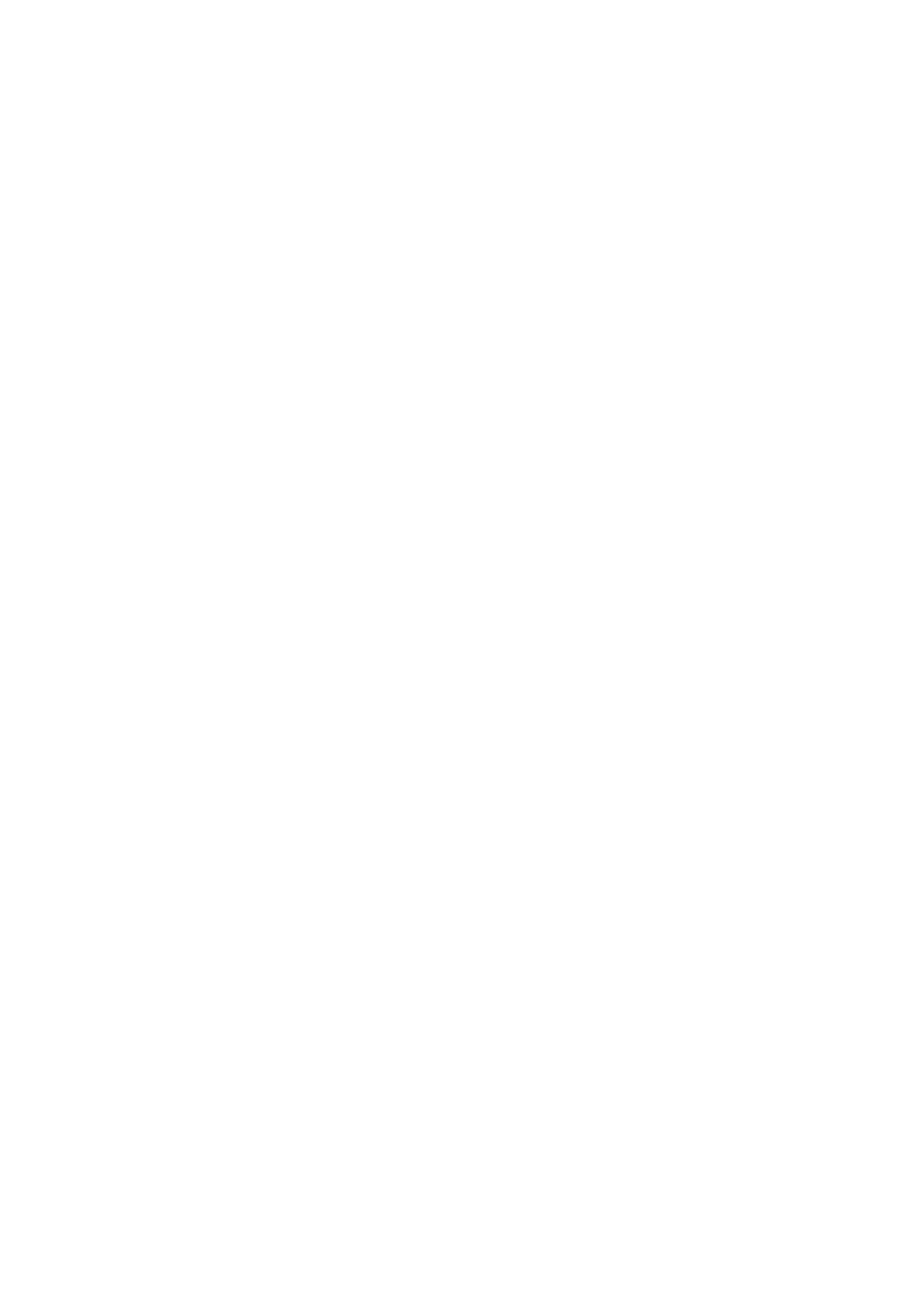# **UNITED NATIONS ECONOMIC COMMISSION FOR EUROPE CONVENTION ON LONG-RANGE TRANSBOUNDARY AIR POLLUTION**

# **MONITORING OF ATMOSPHERIC DEPOSITION OF HEAVY METALS, NITROGEN AND POPs IN EUROPE USING BRYOPHYTES**

# **MONITORING MANUAL**

# **2010 SURVEY**

ICP Vegetation Coordination Centre

Mr Harry Harmens hh@ceh.ac.uk

Centre for Ecology and Hydrology Environment Centre Wales Deiniol Road Bangor Gwynedd LL57 2UW United Kingdom Tel.: + 44 (0)1248 374512/374500 Fax: + 44 (0)1248 362133

In collaboration with the participants

May, 2010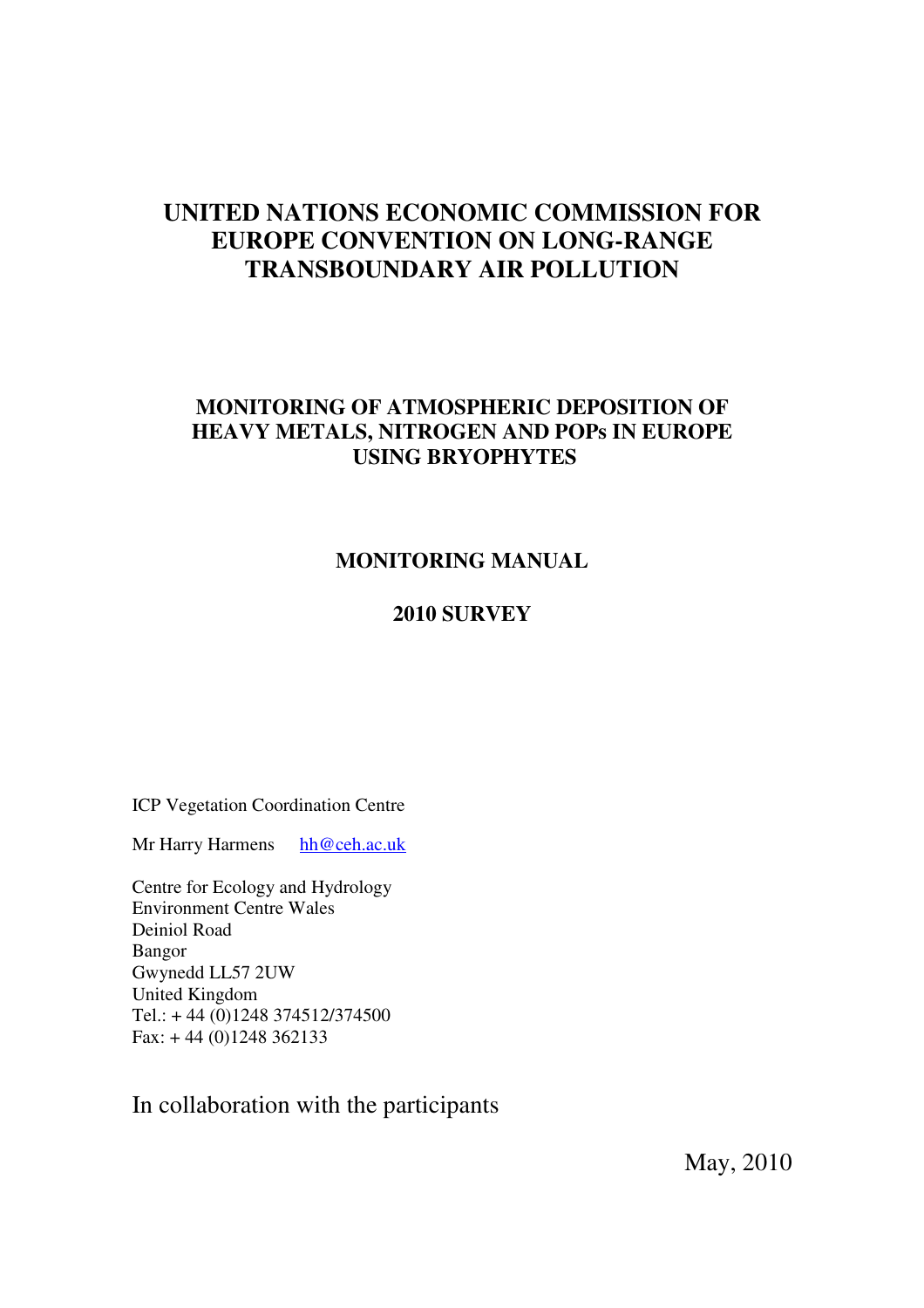#### **1. INTRODUCTION**

#### **The UNECE ICP VEGETATION**

In the late 1980's, the International Cooperative Programme on the effects of air pollution on natural vegetation and crops (ICP Vegetation, formally ICP Crops) was established to consider the underlying science for quantifying damage to plants by ozone and other pollutants. Scientists from 35 countries currently participate in the ICP Vegetation. The programme is led by the UK and coordinated by the Centre for Ecology and Hydrology at Bangor.

The programme is part of the activities of the Working Group on Effects (WGE) under the Convention on Long-Range Transboundary Air Pollution (LRTAP), which covers the UNECE (United Nations Economic Commission for Europe) region of Europe and North America. The ICP Vegetation is one of several ICPs and Task Forces investigating effects of pollutants on waters, materials, forests, ecosystems, health, and mapping their effects in the ECE region. International cooperation to control pollution is strengthened by the LRTAP Convention. Its Protocols commit countries to reducing pollutant emissions by specific target years. Results from the ICPs are used in both the development of these Protocols and in monitoring their success in reducing the impacts of air pollutants on health and the environment. For further information on the LRTAP Convention, WGE, and other ICPs, please visit the web-pages listed in Annex 1.

#### **Monitoring long-term and large-scale changes in heavy-metal deposition**

Increased and excessive accumulation of heavy metals in the soil, ground water and organisms can cause retarded growth of trees and crops and increased levels of heavy metals in the food chain leading to man.

It is apparent that some heavy metals emitted into the air from sources such as industries and power stations are mainly spread locally around the emission source. The affected area might have a diameter of 10-50 km, depending on wind patterns and height of stacks. Examples of this kind of distribution are chromium and nickel. Other metals are transported longer distances due to the formation of a gaseous phase during combustion, leading to a very small and easily transported particles. This appears to be the case with arsenic, cadmium, lead, mercury and zinc. The LRTAP Convention has negotiated the Heavy Metal Protocol in 1998 in Aarhus (Denmark), committing parties to reducing emissions and consequent long-range transport of heavy metals (Working Group on Effects, 2004). However, further information is needed on the concentrations of heavy metals into environment deposition rates and pathways, and effects on human health and the environment. Data from the 2010 moss survey will add to that of previous European surveys in 1990, 1995, 2000 and 2005 (Harmens et al., 2008a), and thus will provide further information on temporal and spatial trends into concentrations of heavy metals in mosses in Europe at a high spatial resolution.

#### **Mosses as biomonitors of atmospheric deposition of heavy metals**

Anyone who wants to measure the fallout of heavy metals from the atmosphere has had access to an alternative that is both simple and inexpensive as compared with the rather arduous methods of analysing precipitation with respect to metal concentrations. The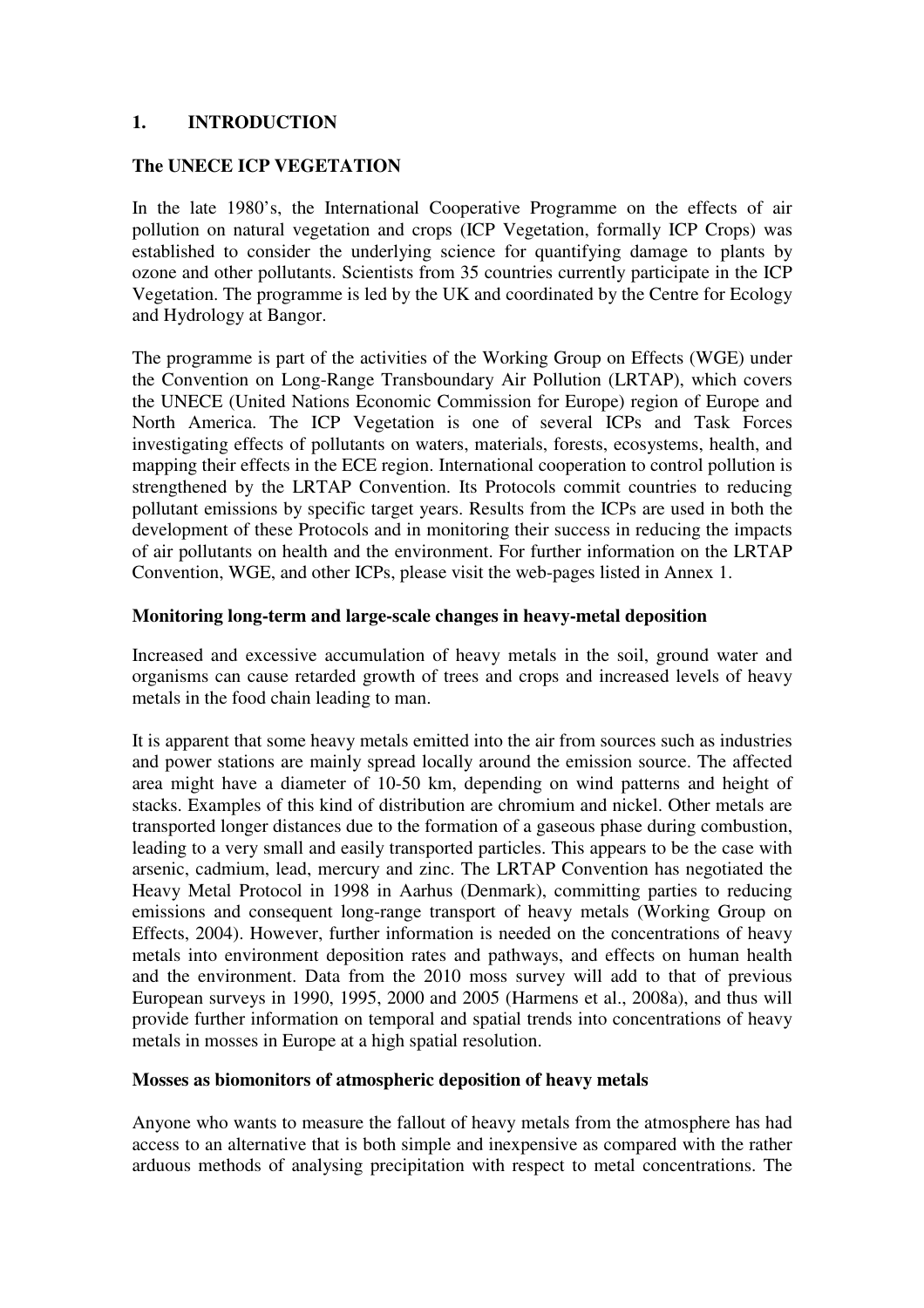dense carpets that *Hylocomium splendens, Pleurozium schreberi* and other pleurocarpous mosses form on the ground have turned out to be very effective traps of metals in precipitation and airborne particles. This allowed for a dense biomonitoring network to be established across Europe since 1990.

One of the main benefits to be gained from studying heavy-metal fallout through moss analyses is that metals are accumulated by the moss, leading to concentrations which are much higher than in air, rain and snow. The problems of contamination during sampling and analysis are therefore relatively small, and sampling can be carried out using relatively simple methods.

## **Mosses as biomonitors of atmospheric deposition of nitrogen**

In the 2005 European moss survey, the total nitrogen concentration in mosses was determined for the first time. The spatial distribution of nitrogen concentrations in mosses appears to mirror atmospheric nitrogen deposition across Europe to a high degree and is potentially a valuable tool for identifying areas at risk from high atmospheric nitrogen deposition at a high spatial resolution (Harmens et al., 2008b). Determining the total nitrogen concentration in mosses again in the 2010 survey would allow investigation of temporal trends across Europe.

## **Mosses as biomonitors of atmospheric deposition of persistent organic pollutants (POPs)**

In a pilot study, selected POPs will be determined in mosses for the first time within the framework of the European moss survey. Mosses have been applied in the past as biomonitors of POPs, polycyclic aromatic hydrocarbons (PAHs) and polychlorinated biphenyls (PCBs) in particular, at the local or national scale (e.g. Lead et al., 1996; Zechmeister et al., 2003a). In this pilot study we will focus on PAHs, PCBs, polybromodiphenylethers (PBDEs; Mariussen et al., 2008), dioxins (Carballeira et al., 2006) and perfluorooctane sulfonic acid and its salts (PFOS), but other POPs could also be included if there is a national interest.

## **2. AIMS AND OBJECTIVES**

The aims of the 2010 survey are to:

- characterise qualitatively (and quantitatively where possible) the regional atmospheric deposition of heavy metals, nitrogen and POPs in Europe.
- indicate the location of important heavy metal, nitrogen and POPs emission sources and the extent of particularly polluted areas.
- produce maps of the deposition patterns of heavy metals and nitrogen (and possibly for selected POPs) for Europe.
- help to understand the extent of long-range transboundary pollution.
- analyse temporal trends to establish the effectiveness of air pollution abatement policies within Europe.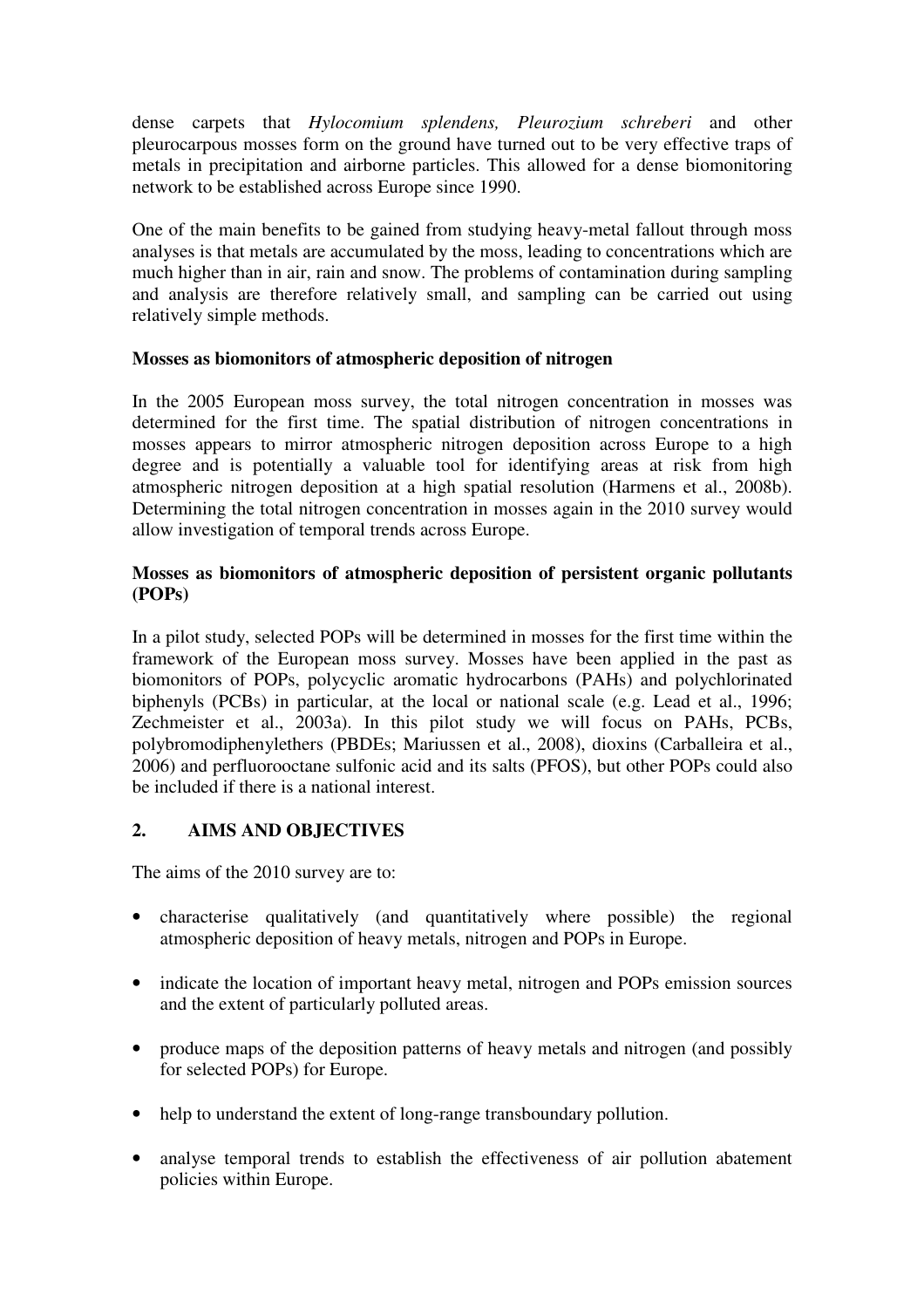#### **3. SAMPLING PROGRAMME**

#### **Number of sampling sites**

Similar to previous surveys each country should aim to collect at least 1.5 moss samples/1000  $\text{km}^2$ . If this is not feasible, a sampling density of at least 2 moss samples per  $EMEP<sup>1</sup>$  grid (50 km x 50 km) is recommended. It is recommended to make an even and objective distribution of the samples whenever possible, and to have a more dense sampling regime in areas where steep gradients in the deposition of heavy metals can be foreseen. To aid the analysis of temporal trends in the concentration of heavy metals in mosses, it is recommended to collect samples from the same sites as in the previous surveys. Regarding the pilot study for POPs, a lower sampling density is anticipated, depending on national resources available.

#### **Moss species**

Only pleurocarpous mosses should be sampled. As in earlier investigations two pleurocarpous moss species are favoured: *Pleurozium schreberi* and *Hylocomium splendens*. However, in some countries it might be necessary to use other pleurocarpous species. In that case, the first choice would be *Hypnum cupressiforme,* followed by *Pseudoscleropodium purum* (Harmens et al., 2008a). The use of bryophytes other than *Hylocomium* or *Pleurozium* must be preceded by a comparison and calibration of their uptake of heavy metals relative to the main preferred species. For the correct nomenclature of moss species we refer to Hill et al. (2006). The POPs pilot study should be conducted with *Pleurozium schreberi* and *Hylocomium splendens* only (and possibly *Hypnum cupressiforme* as an alternative).

## **Field sampling**

Sampling in the field should be done according to the following principles:

- 1. Each sampling point should be situated at least 3 m away from the nearest projected tree canopy: in forests or plantations primarily in small gaps, without pronounced influence from canopy drip from trees, preferably on the ground or on the level surface of decaying stumps.
- 2. In habitats such as open heathland, grassland or peatland, sampling below a canopy of shrubs or large-leafed herbs should be avoided, as well as areas with running water on slopes.
- 3. The sampling points should be located at sites representative of non-urban areas of the respective countries. In remote areas the sampling points should be at least 300 m from main roads (highways), villages and industries and at least 100 m away from smaller roads and houses.

l  $1$  Co-operative programme for monitoring and evaluation of the long-range transmission of air pollutants in Europe. http://www.emep.int/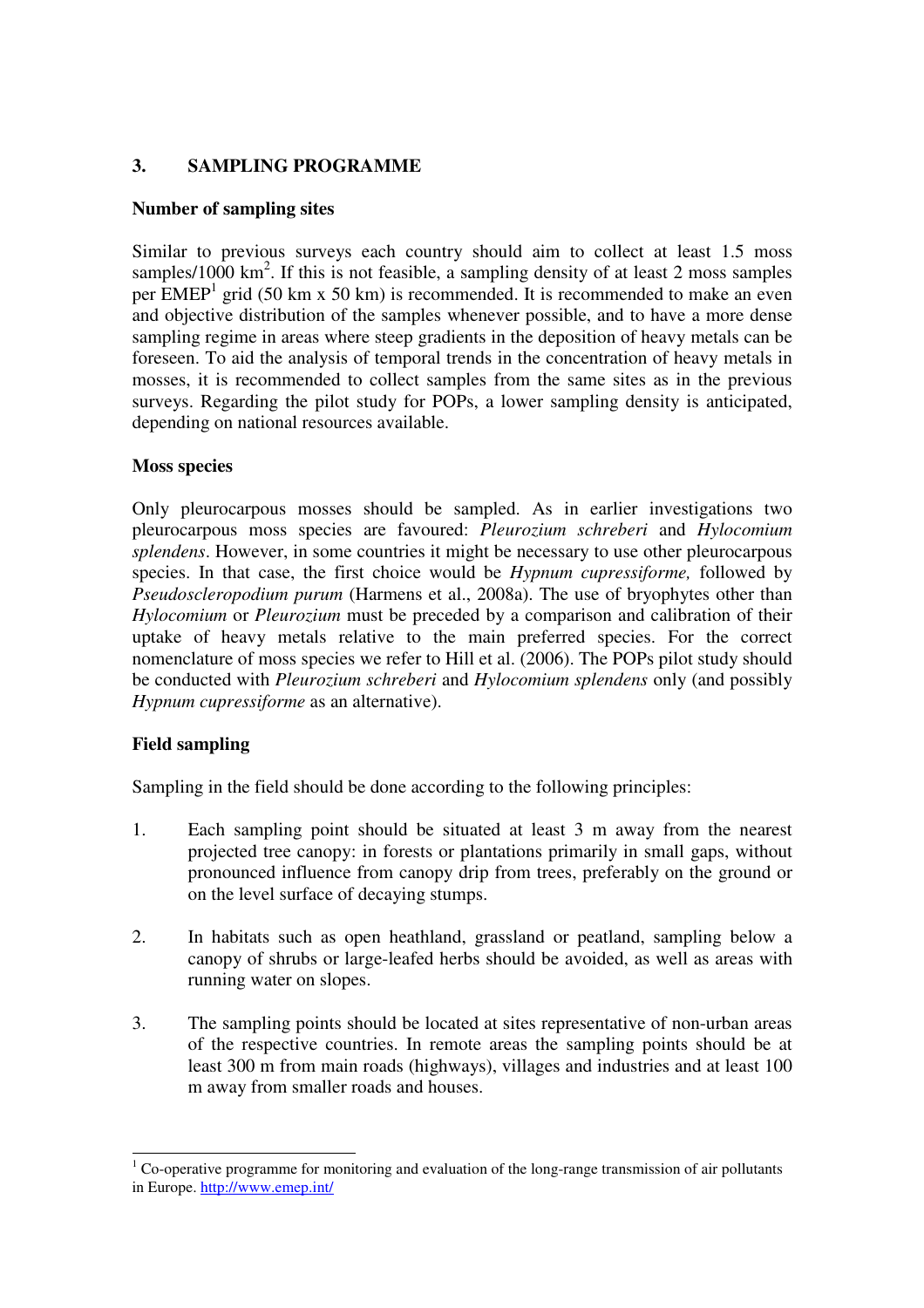- 4. In mountainous areas such as the Alps the sampling points should be below the timberline in order to eliminate confounding influences of altitude on the heavy metal concentration in mosses (Zechmeister, 1995).
- 5. In order to enable comparison of the data from this survey with previous surveys, it is suggested to collect moss samples from the same (or nearby, i.e. no more than 2 km away but with the same biotope conditions) sampling points as used in previous surveys (at least the same sampling points as used in the 2000 and 2005 survey). In addition, sampling of mosses near (long-term) monitoring stations of atmospheric heavy metal, nitrogen or POPs deposition is recommended in order to directly compare their concentration in mosses with the accumulated atmospheric deposition.
- 6. It is recommended to make one composite sample from each sampling point, consisting of five to ten (ten for POPs) subsamples, if possible, collected within an area of about 50 x 50 m.

*Mosses*: In the composite sample only one moss species should be represented. The sub-samples should be placed side by side or on top of each other in large paper or plastic bags (POPs: polythene bags or glass jars), tightly closed to prevent contamination during transportation. The amount of moss needed is about one litre (or two litres when POPs analysis will be conducted as well). As some POPs are susceptable to volatilization and photochemical breakdown, samples for POPs analysis should be kept cool and in the dark at all times. Note: The latter is less important when analysing only the seven PAHs recommended by the EU (see annex 4).

- 7. Smoking is forbidden during sampling and further handling of samples, and disposable plastic, non-talcum gloves should be used when picking up the mosses. Do not use vinyl examination gloves if they are powdered with talcum as this will contaminate the samples.
- 8. Samples should preferably be collected during the period April October. In arid regions of Europe it is advised to collect the samples during the wet season. Although the heavy metal concentration in *Hylocomium splendens* and *Pleurozium schreberi* appear not to vary with season (Thöni et al., 1996, Berg and Steinnes, 1997), this might not be true for other moss species (e.g. Couto et al., 2003; Zechmeister et al., 2003b) and all climates in Europe. Therefore, it is suggested to sample the mosses in the shortest time window possible.
- 9. Each locality must be given co-ordinates, preferably longitude and latitude (Greenwich co-ordinates, 360º system), suitable for common data processing.
- 10. In order to determine the overall variability associated with the entire procedure (sampling + analysis), multiple moss samples (at least 3 samples per site) must be collected from at least two sites with different levels of overall contamination (one expected to have a high level of contamination and one expected to have a low level of contamination based on the results of the 2005 survey). These multiple moss samples must be collected, processed and analysed individually in order to characterise the overall variability of the data.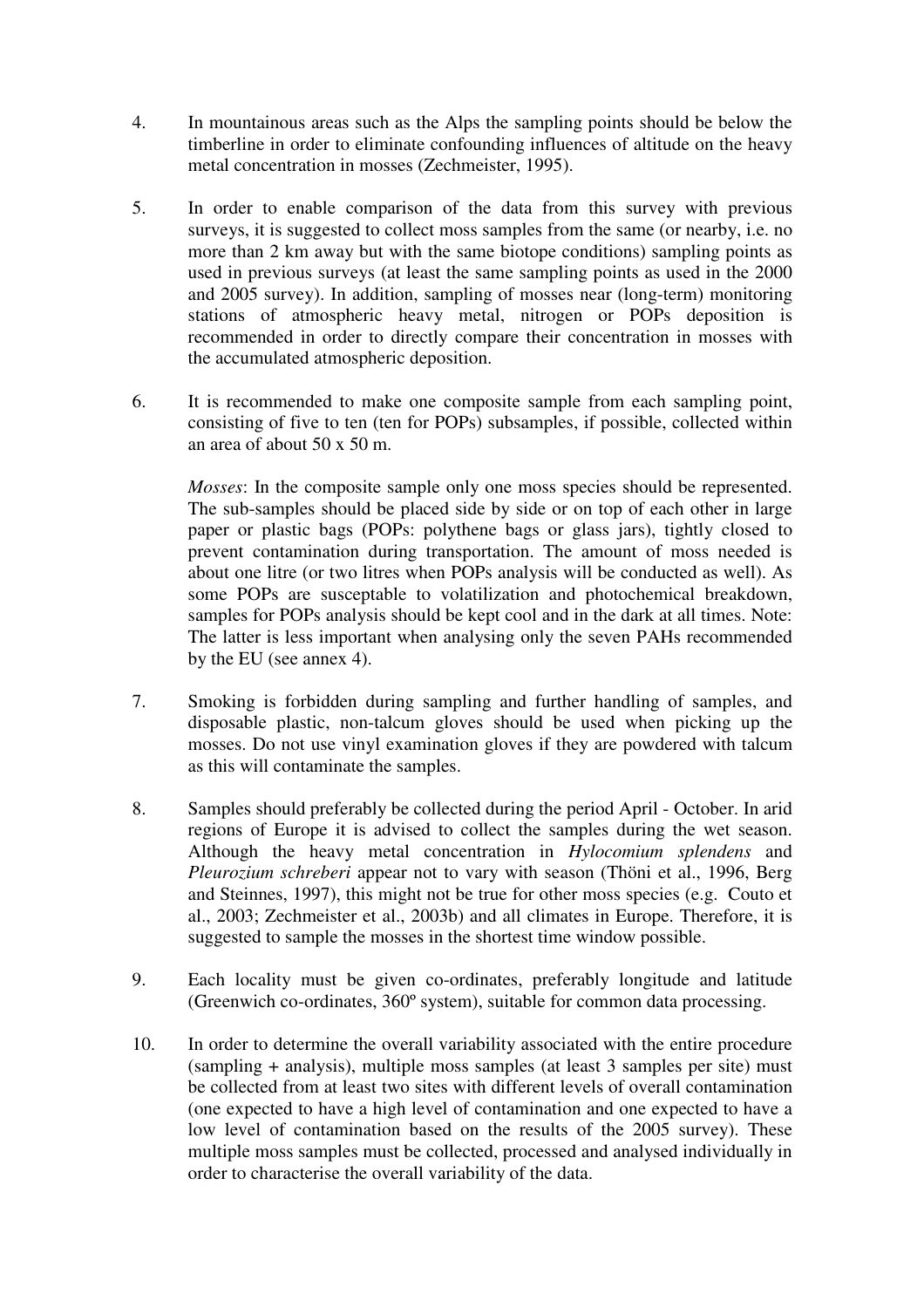## **4. ANALYTICAL PROGRAMME**

Utmost care should be taken in order to avoid contamination from smoke and laboratory tables. The material should therefore be handled on clean laboratory paper, glass shields or clean polythene. Non-talcum, disposable plastic gloves should be worn and no metal tools should be used.

#### **Cleaning and storing of moss samples**

If the samples cannot be cleaned straight after sampling, they should be put into paper bags and dried and stored at room temperature  $(20-25^{\circ}C)$  until further treatment. Alternatively, samples can be deep-frozen. For POPs analysis, samples should be stored at  $4^{\circ}$ C and in the dark (see Field sampling – point 6).

The samples should be carefully cleaned from all dead material and attached litter, so that just the green and green-brown shoots from the last three years growth are included. Brown parts should not be included, even if the green parts only represent the last two to three years of growth. Sampling of *Hylocomium splendens* in 2010 would include the fully developed segments from 2007, 2008 and 2009; any segments developed from the 2010 growing season should be discarded, unless sampled at the end of a full growing season in 2010.

If other moss species are collected, shoots corresponding to three years of growth are recommended for the analyses.

## **Drying of moss samples before determination of heavy metals and nitrogen**

The samples should be dried to constant weight at 40ºC, which is used as a reference for the calculations. It is recommended to record the drying loss at 40ºC (compared to room temperature) for future reference. The rest of the dried material not used in analyses should be stored in an environment specimen bank for future investigations.

For mercury, analysis should be conducted on fresh material or material dried at a lower temperature than 40ºC and the determination of drying loss at 40ºC on a separate aliquot is recommended.

## **Drying of moss samples before determination of POPs**

Preparations of the moss samples for the determination of POPs will depend on the compounds analysed and the analytical technique applied in the laboratory. For example, drying of moss samples for the determination of PAHs might be best done by freeze-drying (lyophilisation). However, laboratories need to check for losses of POPs in the various steps leading up to the analysis.

## **Determination of heavy metals**

## *Digestion*

Wet ashing of a homogeneous sub-sample is recommended for the decomposition of organic material. Dry ashing is not acceptable. The preferred method of digestion is microwave digestion. Wet ashing, using nitric acid, has been used in most countries in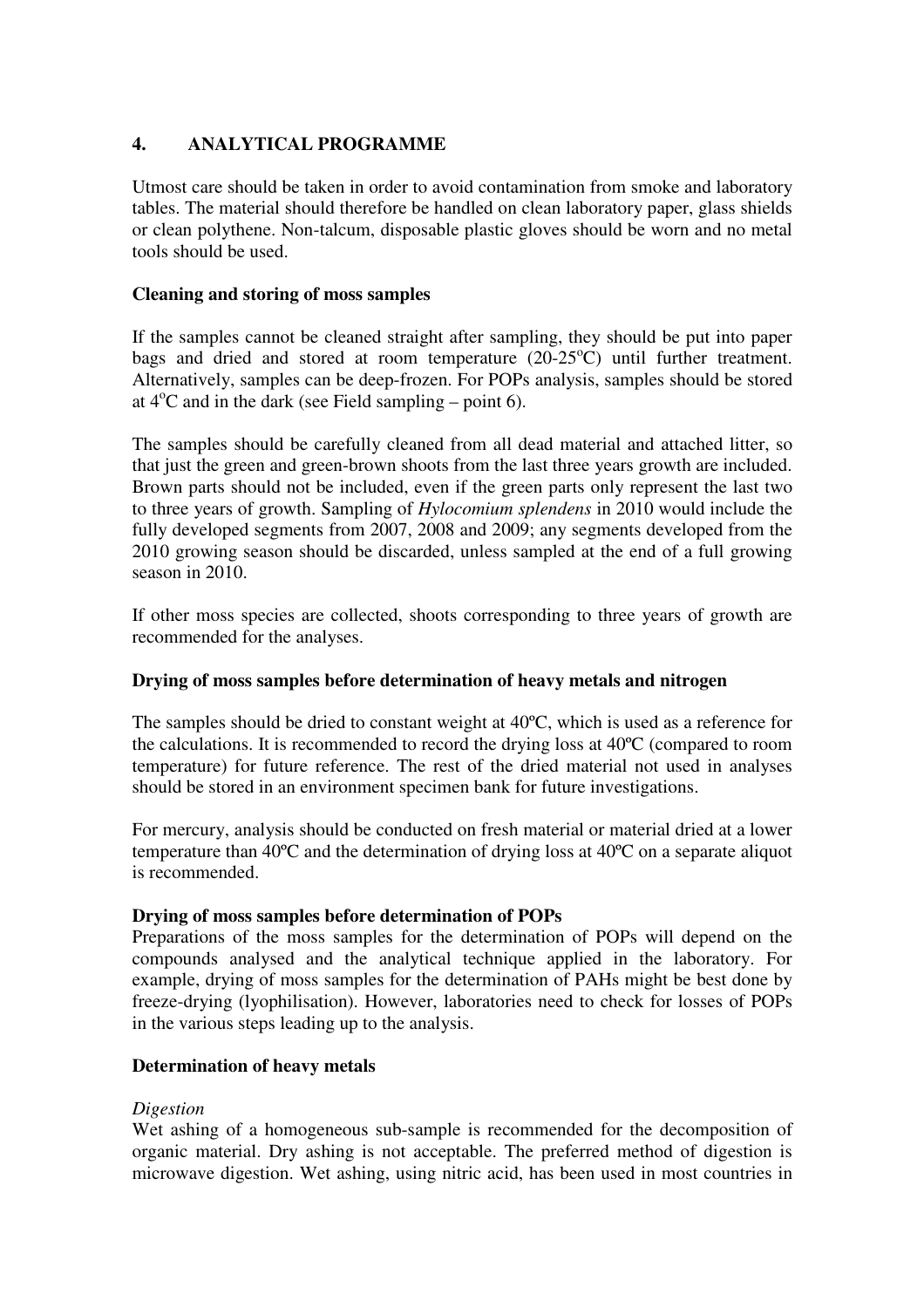the past and has proven to give reproducible results. If excess acid is evaporated, samples should not be allowed to become completely dry. **Note:** wet ashing should not be applied when INAA (Instrumental Neutron Activation Analysis) is used as analytical technique; a homogenous, dried sub-sample should be analysed without further pretreatment.

#### *Analytical technique*

The metal determinations can be performed using various analytical techniques. Earlier studies have shown that both AAS (atomic absorption spectroscopy) and ICP-ES/MS (plasma emission spectroscopy) are suitable methods. INAA (instrumental neutron activation analysis) tends to give higher metal concentrations as it determines the total heavy metal concentration (Steinnes et al., 1993). Therefore, it is recommended to compare the results for INAA with other techniques such as ICP-MS using the same moss samples and include standard moss reference material to further compare the performance of these techniques (see below).

An intercalibration of the analytical procedure took place in 1995 and 2005, and will be repeated in 2010. For quality assurance purposes, participants must include the moss standards M2 and M3 that were used in the 1995 and 2005 survey (Steinnes et al., 1997; Harmens et al., 2008a). The moss standards must be analysed at the same time as the collected moss samples. The moss standards will be supplied at a reduced cost by Mr Eero Kubin, Finnish Forest Research Institute, Muhos Research Station, and the distribution of the standards will be coordinated by Juha Piispanen (Juha.Piispanen@metla.fi). Although no recommended values are available for POPs, M2 and M3 should also be included as standards in POPs analyses, to investigate whether recommended values can be established for several POPs. The following certified reference material of organic contamination has to be included for POPs: IAEA-140/OC Fucus (35g) from Analab (seaweed material containing organochlorine compounds (pesticides and PCBs) and petroleum hydrocarbons (aliphatic hydrocarbons and PAHs)).

For quality assurance and cross-border calibration purposes, participants are encouraged to exchange ca. six to ten moss samples (clean and three years growth selected) from selected sites near the border of the country with neighbouring countries.

The following elements with mainly anthropogenic and atmospheric origin should be determined: As, Cd, Cr, Cu, Fe, Hg, Ni, Pb, V and Zn. In addition, Al and Sb should be determined to indicate contamination of the samples by soil/the contribution of windblown dust and to indicate anthropogenic origin respectively. Other elements of national concern or local importance (e.g. Bi, Mo, S, Ti, Se) may also be studied. Including as many elements as possible will aid the identification of the sources of heavy metals by applying multivariate analysis.

## **Determination of nitrogen**

The ICP Vegetation encourages participants also to determine the total nitrogen concentration in mosses and hopes to increase the spatial coverage of Europe in comparison to the 2005 survey (Harmens et al., 2008b). To directly compare the nitrogen concentration in mosses with atmospheric nitrogen deposition, it is recommended to include sites near monitoring stations of atmospheric nitrogen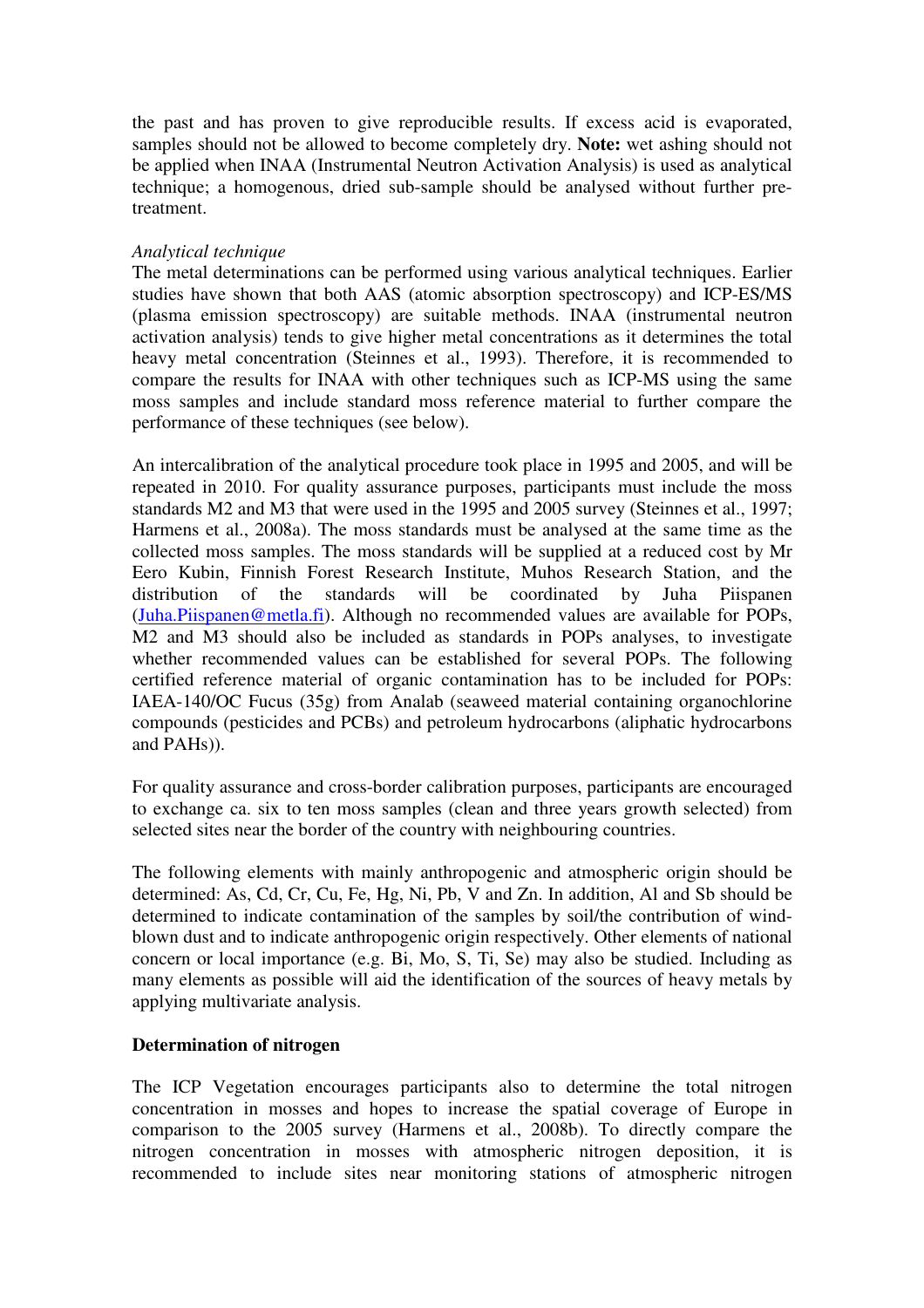deposition. Suggested methods for nitrogen analysis are Kjehldahl (wet digestion) and elemental analysis (Dumas method). For quality assurance purposes the nitrogen concentration in the moss standards M2 and M3 must be determined (in addition to any certified standards for nitrogen) along with the moss samples (see above). Recommended values for M2 and M3 for nitrogen were reported previously (Harmens et al., 2008a).

#### **Determination of POPs**

The ICP Vegetation encourages participants also to take part in the pilot study of POPs. Annex 4 provides a list of POPs recommended to be included. No specific analytical techniques are recommended at this stage due to the diverse nature of POPs.

## **5. FURTHER SITE-SPECIFIC DATA**

To determine which site-specific parameters affect the heavy metal and nitrogen concentration in mosses, participants are encouraged to provide further site-specific data via Web MossMet. This will allow detailed geostatistical analysis of factors influencing element concentrations in mosses (Schröder et al., 2008). For further details, please contact Mr Winfried Schröder (wschroeder@iuw.uni-vechta.de) or Mr Roland Pesch (roland.pesch@uni-vechta.de).

#### **6. DATA PROCESSING, REPORTING AND PUBLICATION**

The Programme Coordination Centre for the ICP Vegetation (Bangor, UK) will be responsible for common data processing, the construction of maps and the final report. In collaboration with the ICP Vegetation Coordination Centre:

- Data regarding the moss standards will be processed further by Mr Eero Kubin (Finland) and Mr Eiliv Steinnes (Norway).
- Detailed geostatistical analysis of data provided to MossMet will be conducted by Mr Winfried Schröder and colleagues (Germany) in collaboration with the participants.

**All data should be sent to Mr Harry Harmens, ICP Vegetation Coordination Centre (see front page for details). Please submit the data by e-mail as an Excel spreadsheet to hh@ceh.ac.uk**

THE SPREADSHEET SHOULD CONTAIN THE FOLLOWING INFORMATION (see Annex 2):

#### **Country**

Name, address, telephone no., fax no. and e-mail address for all participants

Analytical procedure used for each metal, nitrogen and POP, including sample preparation, digestion method and analytical technique.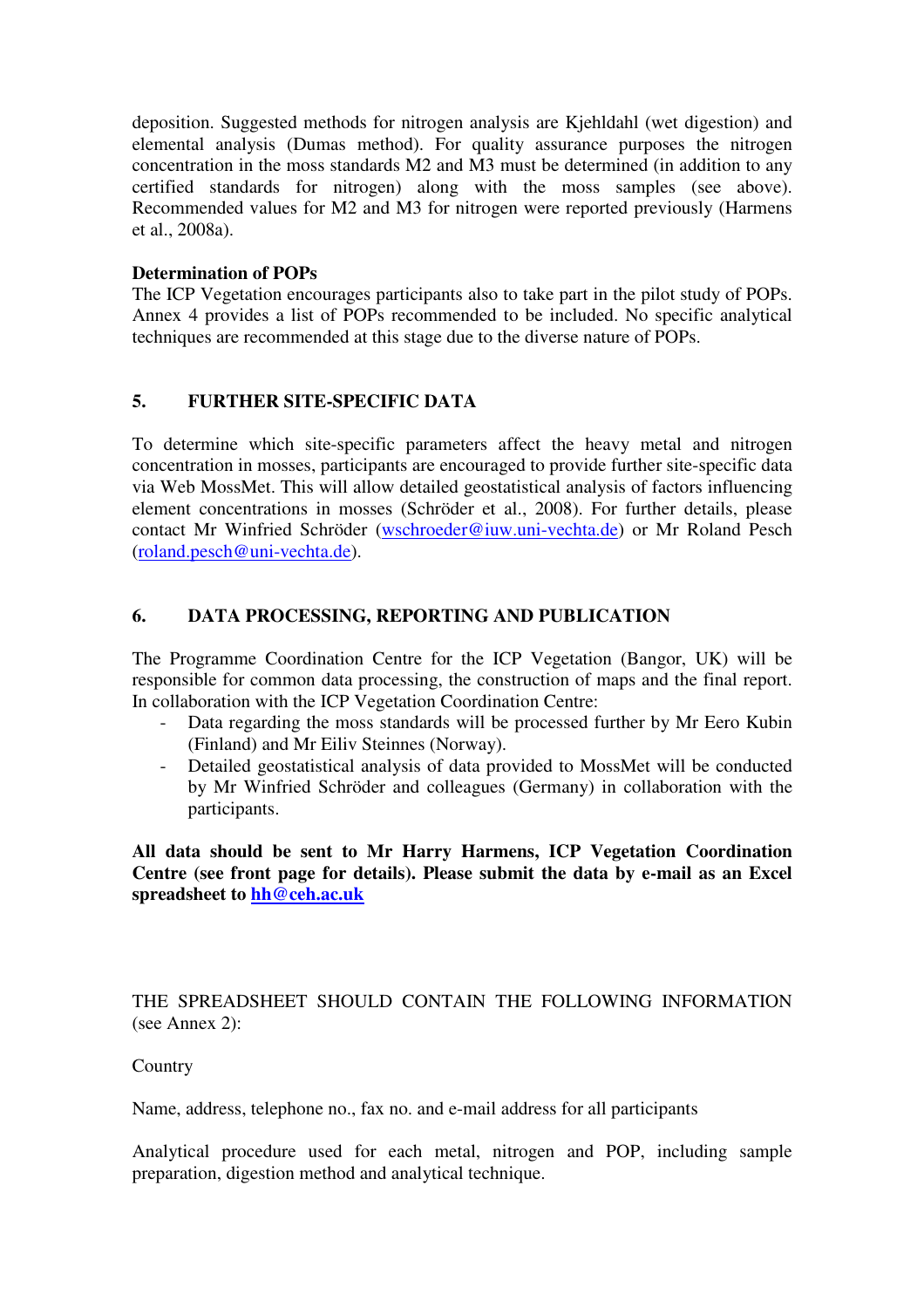Data in rows, with one row for each site sampled. The column headings should read: Site name **Coordinates** Date sampled Altitude (m above sea level) Land cover (according to CORINE classification label level 3; see Annex 3) Topography (plain or slope) Any further details regarding the site or climate are optional Moss species (see Hill et al., 2006)

For each metal, nitrogen and POP, the name and units of concentration. For each metal, nitrogen and POP the quantification limit of the applied analytical technique must be provided.

Data must also include the individual values (metals, N and POPs) for each moss standard, such that the mean value and standard deviations per moss standard can be determined for each participating laboratory. In addition, data for cross-border calibration should be clearly labelled.

A report will be prepared in 2013 that will contain European maps of heavy metal and nitrogen concentrations in mosses and wherever possible, an indication of temporal trends.

## **7. TIME SCHEDULE**

The main sampling period will be April to October 2010 (or 2011, depending on available funding). Data should be submitted to the Coordination Centre as soon as possible, but no later than 1 September 2011 (or 1 April 2012 if survey conducted in 2011). It is envisaged that preliminary maps will be produced by September 2012, and a final report will be prepared early 2013.

#### **8. FUNDING**

Sampling and analyses must be paid for by each country separately. Coordination and collating data by the ICP Vegetation Programme Coordination Centre will be funded by the Department for Environment, Food and Rural Affairs (Defra), UK.

#### **9. REFERENCES**

- Berg, T., Steinnes, E. (1997) Use of mosses (*Hylocomium splendens* and *Pleurozium schreberi*) as biomonitors of heavy metal deposition: from relative to absolute values. Environmental Pollution 98: 61-71.
- Carballeira, A., Fernandez, J.A., Aboal, J.R., Real, C., Couto, J.A. (2006). Moss: A powerful tool for dioxin monitoring. Atmospheric Environment 40: 5776-5786.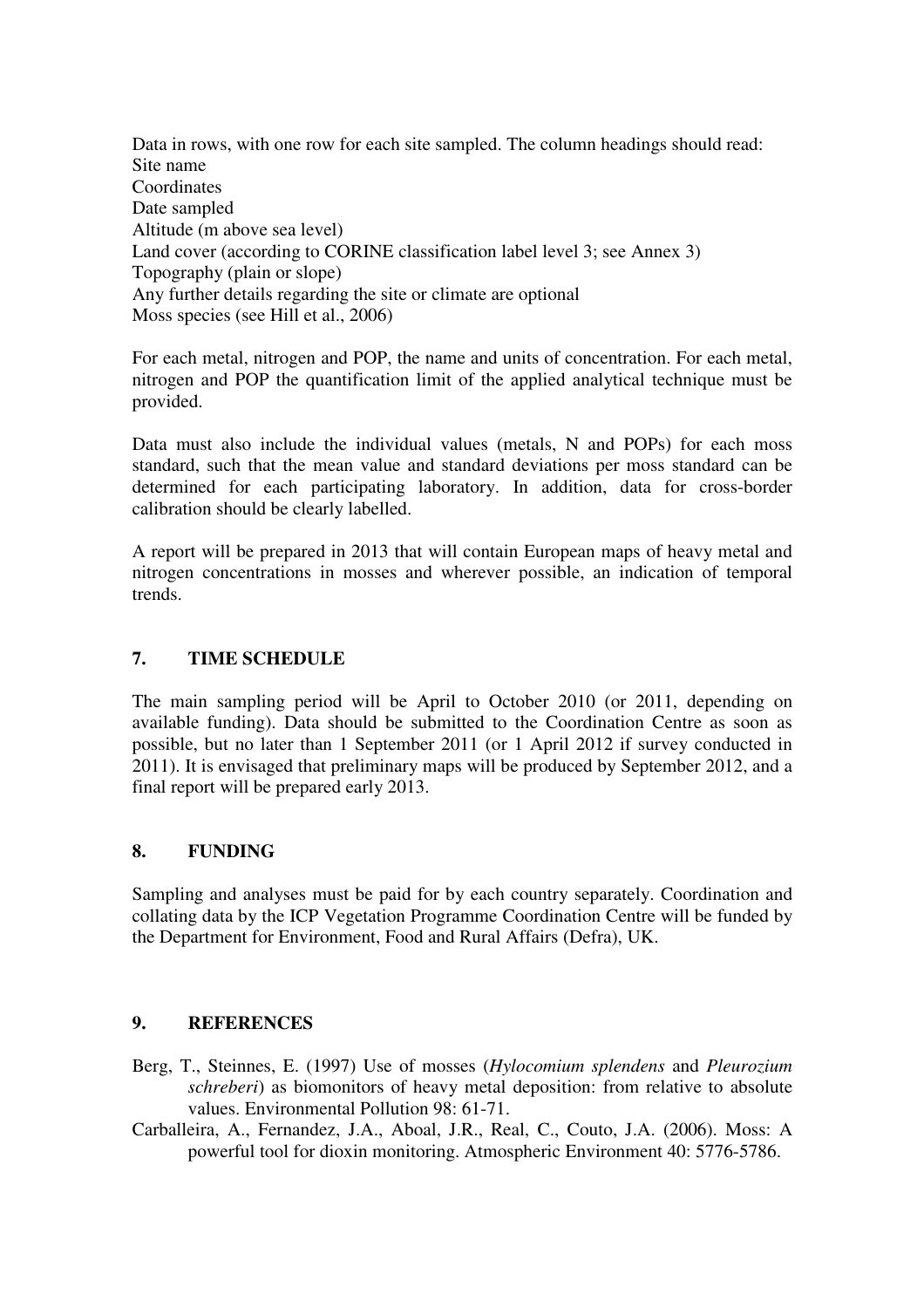- Couto, J.A., Fernandez, J.A. , Aboal, J.R., Carballeira, A. (2003). Annual variability in heavy-metal bioconcentration in moss: sampling protocol optimization. Atmospheric Environment 37: 3517–3527.
- Harmens, H., Norris, D. and the participants of the moss survey (2008a). Spatial and temporal trends in heavy metal accumulation in mosses in Europe (1990-2005). Programme Coordination Centre for the ICP Vegetation, Centre for Ecology and Hydrology, Bangor, UK. http://icpvegetation.ceh.ac.uk
- Harmens, H., Norris, D., Cooper, D., Hall, J. and the participants of the moss survey (2008b). Spatial trends in nitrogen concentrations in mosses across Europe in 2005/2006. Programme Coordination Centre for the ICP Vegetation, Centre for Ecology and Hydrology, Bangor, UK. http://icpvegetation.ceh.ac.uk
- Hill, M.O., Bell, N., Bruggeman-Nannenga, M.A., Brugués, M., Cano, M.J., Enroth, J., Flatberg, K.I., Frahm, J.-P., Gallego, M.T., Garilleti, R., Guerra, J., Hedenäs, L., Holyoak, D.T., Hyvönen, J., Ignatov, M.S., Lara, F., Mazimpaka, V., Muñoz, J., Söderström, L. (2006). An annotated checklist of the mosses of Europe and Macaronesia. Journal of Bryology 28: 198-267.
- Lead, W.A., Steinnes, E., Jones, K.C. (1996). Atmospheric deposition of PCBs to moss (*Hylocomium splendens*) in Norway between 1997 and 1990. Environmental Science and Technology 30: 524-530.
- Mariussen, E., Steinnes, E., Breivik, K., Nygård, T., Schlabach, M., Kålås, J.A. (2008). Spatial patterns of polybrominated diphenyl ethers (PBDEs) in mosses, herbivores and a carnivore from the Norwegian terrestrial biota. Science of the Total Environment 404: 162-170.
- Schröder, W., Pesch, R., Englert, C., Harmens, H., Suchara, I., Zechmeister, H.G., Thöni, L., Maňkovská, B., Jeran, Z., Grodzinska, K., Alber, R. (2008). Metal accumulation in mosses across national boundaries: uncovering and ranking causes of spatial variation. Environmental Pollution 151: 377-388.
- Steinnes, E., Johansen, O., Røyset, O., Ødegård, M. (1993). Comparison of different multielement techniques for analysis of mosses used as biomonitors. Environmental Monitoring and Assessment 25: 87-97.
- Steinnes, E., Rühling, Å., Lippo, H, Makinen, A. (1997) Reference materials for largescale metal deposition surveys. Accreditation and Quality Assurance 2: 243-249.
- Thöni, L., Schnyder, N., Krieg, F. (1996) Comparison of metal concentrations in three species of mosses and metal freights in bulk precipitation. Fresenius Journal of Analytical Chemistry 354: 703-708.
- Working Group on Effects (2004) Review and assessment of air pollution effects and their recorded trends. Working Group on Effects, Convention on Long-range Transboundary Air Pollution. Natural Environment Research Council, UK.
- Zechmeister, H.G. (1995) Correlation between altitude and heavy metal deposition in the alps. Environmental Pollution 89: 73-80.
- Zechmeister, H.G., Grodzinska, K., Szarek-Lukaszewska, G. (2003). Bryophytes. In: Markert, B.A., Breure, A.M., Zechmeister H.G. (eds.): Bioindicators / Biomonitors (principles, assessment, concepts). Elsevier, Amsterdam, pp. 329- 375.
- Zechmeister, H.G., Hohenwallner, D., Riss, A., Hanus-Illnar, A. (2003) Variations in heavy metal concentrations in the moss species *Abietinella abietina* (Hedw.) Fleisch according to sampling time, within site variability and increase in biomass. Science of the Total Environment 301: 55-65.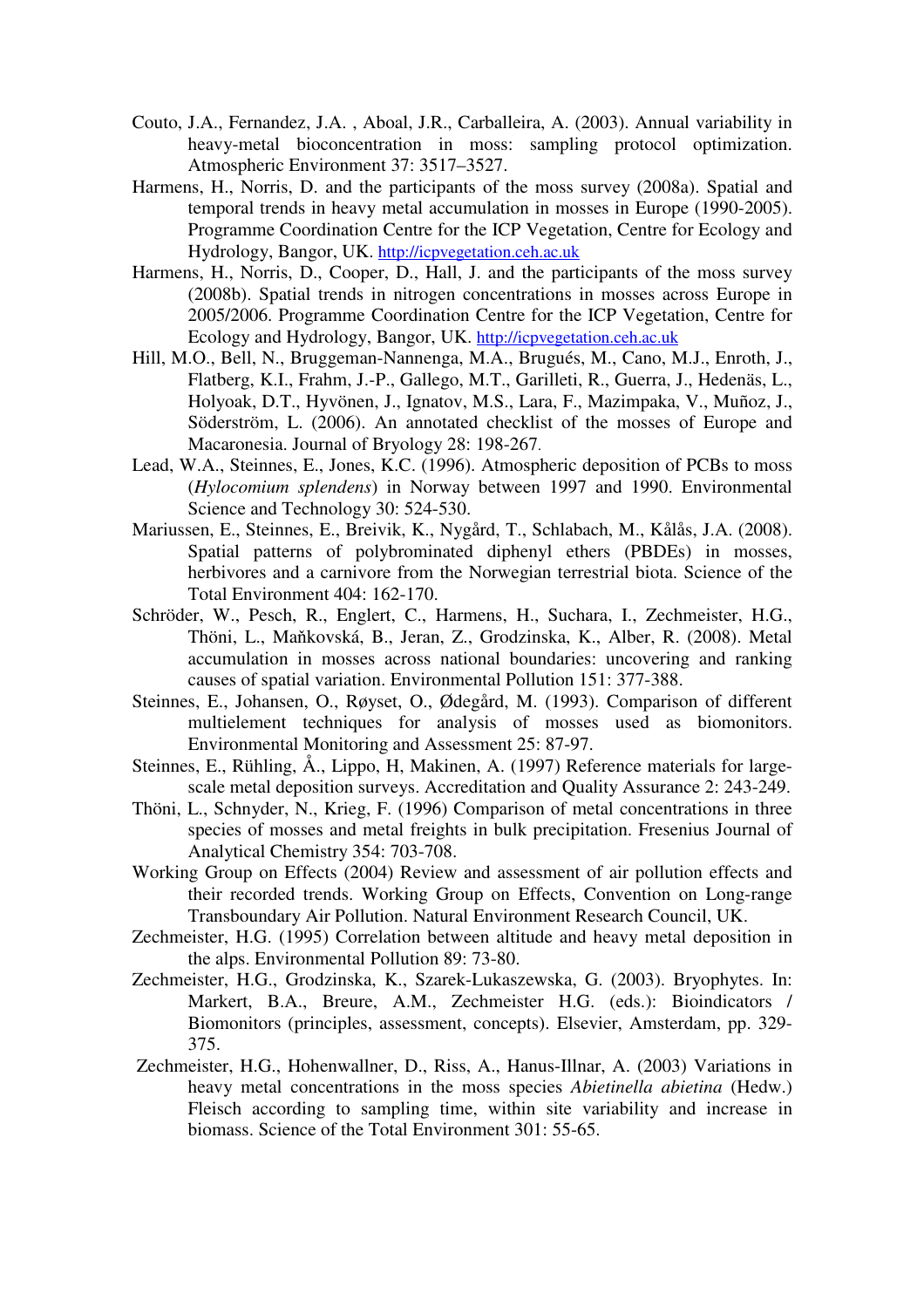# **WWW LINKS**

| <b>ICP</b> Vegetation    | http://icpvegetation.ceh.ac.uk                                                                                                                   |
|--------------------------|--------------------------------------------------------------------------------------------------------------------------------------------------|
| <b>UNECE</b>             | http://www.unece.org                                                                                                                             |
| <b>LRTAP</b> Convention  | http://www.unece.org/env/lrtap/welcome.html                                                                                                      |
| Working Group on Effects | http://www.unece.org/env/lrtap/WorkingGroups/wge/welcome.html<br>This web-page contains links to the other ICPs and<br>the Task Force on Health. |
| <b>EMEP</b>              | http://www.emep.int<br>With links to MSC-West and MSC-East.                                                                                      |

Stockholm Convention on persistent organic pollutants (POPs) - http://chm.pops.int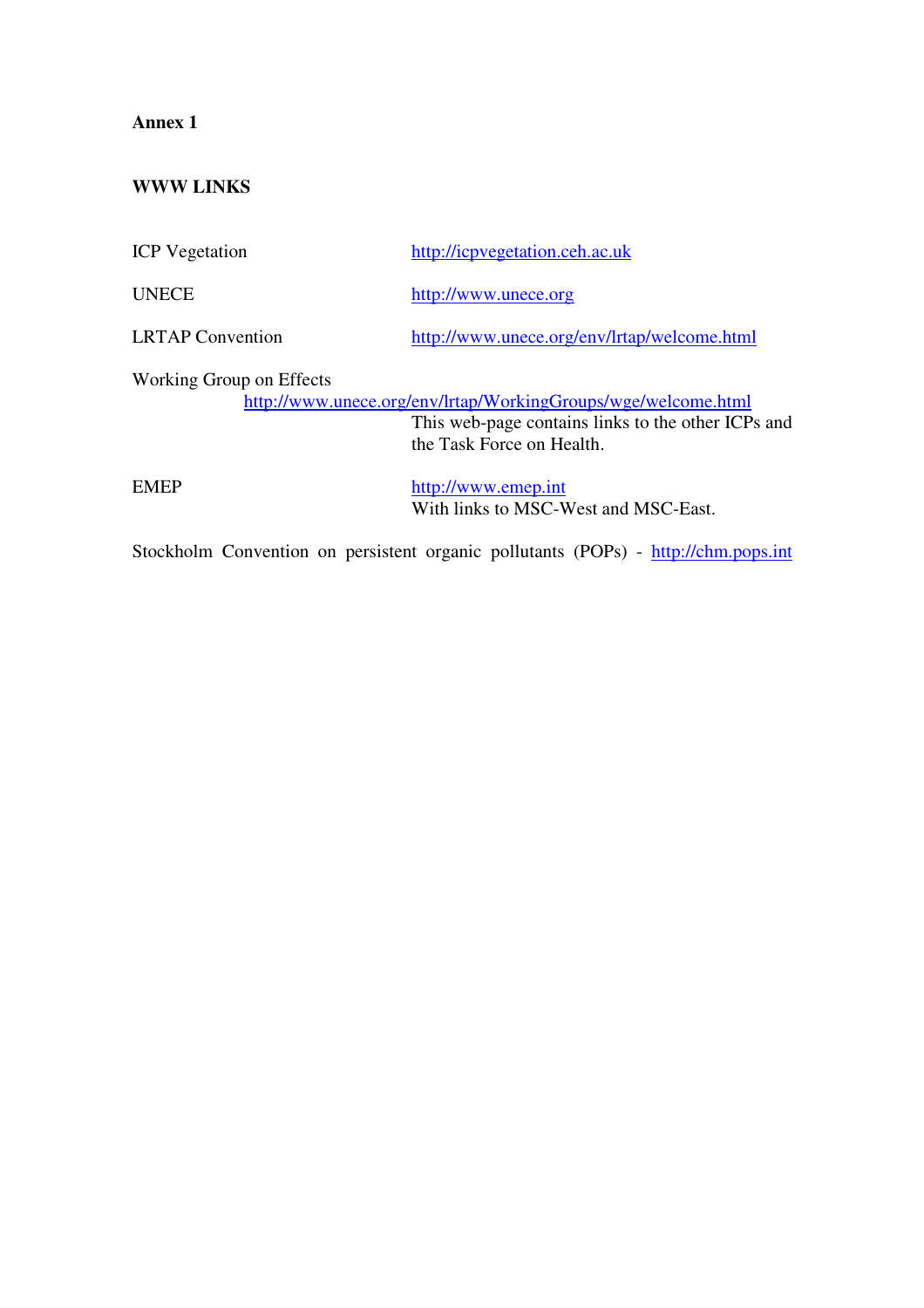#### **Template data sheet**

| Country               |           |                                             |                                                                                                |  |                                                                |                                                                                                                                                         |    |    |    |    |    |    |    |    |    |    |   |    |                                                                                                                              |            |
|-----------------------|-----------|---------------------------------------------|------------------------------------------------------------------------------------------------|--|----------------------------------------------------------------|---------------------------------------------------------------------------------------------------------------------------------------------------------|----|----|----|----|----|----|----|----|----|----|---|----|------------------------------------------------------------------------------------------------------------------------------|------------|
| For all participants: |           |                                             |                                                                                                |  |                                                                |                                                                                                                                                         |    |    |    |    |    |    |    |    |    |    |   |    |                                                                                                                              |            |
| Name                  |           |                                             |                                                                                                |  |                                                                |                                                                                                                                                         |    |    |    |    |    |    |    |    |    |    |   |    |                                                                                                                              |            |
| <b>Address</b>        |           |                                             |                                                                                                |  |                                                                |                                                                                                                                                         |    |    |    |    |    |    |    |    |    |    |   |    |                                                                                                                              |            |
| Tel.                  |           |                                             |                                                                                                |  |                                                                |                                                                                                                                                         |    |    |    |    |    |    |    |    |    |    |   |    |                                                                                                                              |            |
| Fax                   |           |                                             |                                                                                                |  |                                                                |                                                                                                                                                         |    |    |    |    |    |    |    |    |    |    |   |    |                                                                                                                              |            |
| e-mail                |           |                                             |                                                                                                |  |                                                                |                                                                                                                                                         |    |    |    |    |    |    |    |    |    |    |   |    |                                                                                                                              |            |
|                       |           |                                             |                                                                                                |  |                                                                | Full description of analytical procedure for each metal, N and POP, including sample storage and preparation, digestion method and analytical technique |    |    |    |    |    |    |    |    |    |    |   |    |                                                                                                                              |            |
|                       |           |                                             |                                                                                                |  |                                                                |                                                                                                                                                         |    |    |    |    |    |    |    |    |    |    |   |    |                                                                                                                              | Each       |
| Site name             | Longitude | Latitude                                    |                                                                                                |  | Sample date Altitude (m) Land cover Topography Further details | Moss species                                                                                                                                            | Al | As | Cd | Cr | Cu | Fe | Hg | Ni | Pb | Sb | V | Zn | N                                                                                                                            | <b>POP</b> |
|                       |           |                                             |                                                                                                |  |                                                                |                                                                                                                                                         |    |    |    |    |    |    |    |    |    |    |   |    | $(ug/g)$ $(ug/g)$ $(ug/g)$ $(ug/g)$ $(ug/g)$ $(ug/g)$ $(ug/g)$ $(ug/g)$ $(ug/g)$ $(ug/g)$ $(ug/g)$ $(ug/g)$ $(mg/g)$ $(mit)$ |            |
|                       | xx xx xx" | xx°xx'xx"                                   | dd/mm/yr                                                                                       |  | See annex 3 Plain or slope Site or climate                     |                                                                                                                                                         |    |    |    |    |    |    |    |    |    |    |   |    |                                                                                                                              |            |
|                       |           | or in decimals or in decimals               |                                                                                                |  |                                                                |                                                                                                                                                         |    |    |    |    |    |    |    |    |    |    |   |    |                                                                                                                              |            |
|                       |           |                                             |                                                                                                |  |                                                                | Quantification limit for each metal                                                                                                                     |    |    |    |    |    |    |    |    |    |    |   |    |                                                                                                                              |            |
|                       |           |                                             |                                                                                                |  |                                                                |                                                                                                                                                         |    |    |    |    |    |    |    |    |    |    |   |    |                                                                                                                              |            |
| Also include:         |           |                                             |                                                                                                |  |                                                                |                                                                                                                                                         |    |    |    |    |    |    |    |    |    |    |   |    |                                                                                                                              |            |
|                       |           |                                             |                                                                                                |  |                                                                |                                                                                                                                                         |    |    |    |    |    |    |    |    |    |    |   |    |                                                                                                                              |            |
|                       |           | Values for all moss standard runs (M2 & M3) |                                                                                                |  |                                                                |                                                                                                                                                         |    |    |    |    |    |    |    |    |    |    |   |    |                                                                                                                              |            |
|                       |           |                                             | Data to determine overall variablility (see Monitoring Manual, field sampling bullet point 10) |  |                                                                |                                                                                                                                                         |    |    |    |    |    |    |    |    |    |    |   |    |                                                                                                                              |            |
|                       |           |                                             |                                                                                                |  |                                                                |                                                                                                                                                         |    |    |    |    |    |    |    |    |    |    |   |    |                                                                                                                              |            |
|                       |           |                                             | Also include cross-border calibration data (if done any)                                       |  |                                                                |                                                                                                                                                         |    |    |    |    |    |    |    |    |    |    |   |    |                                                                                                                              |            |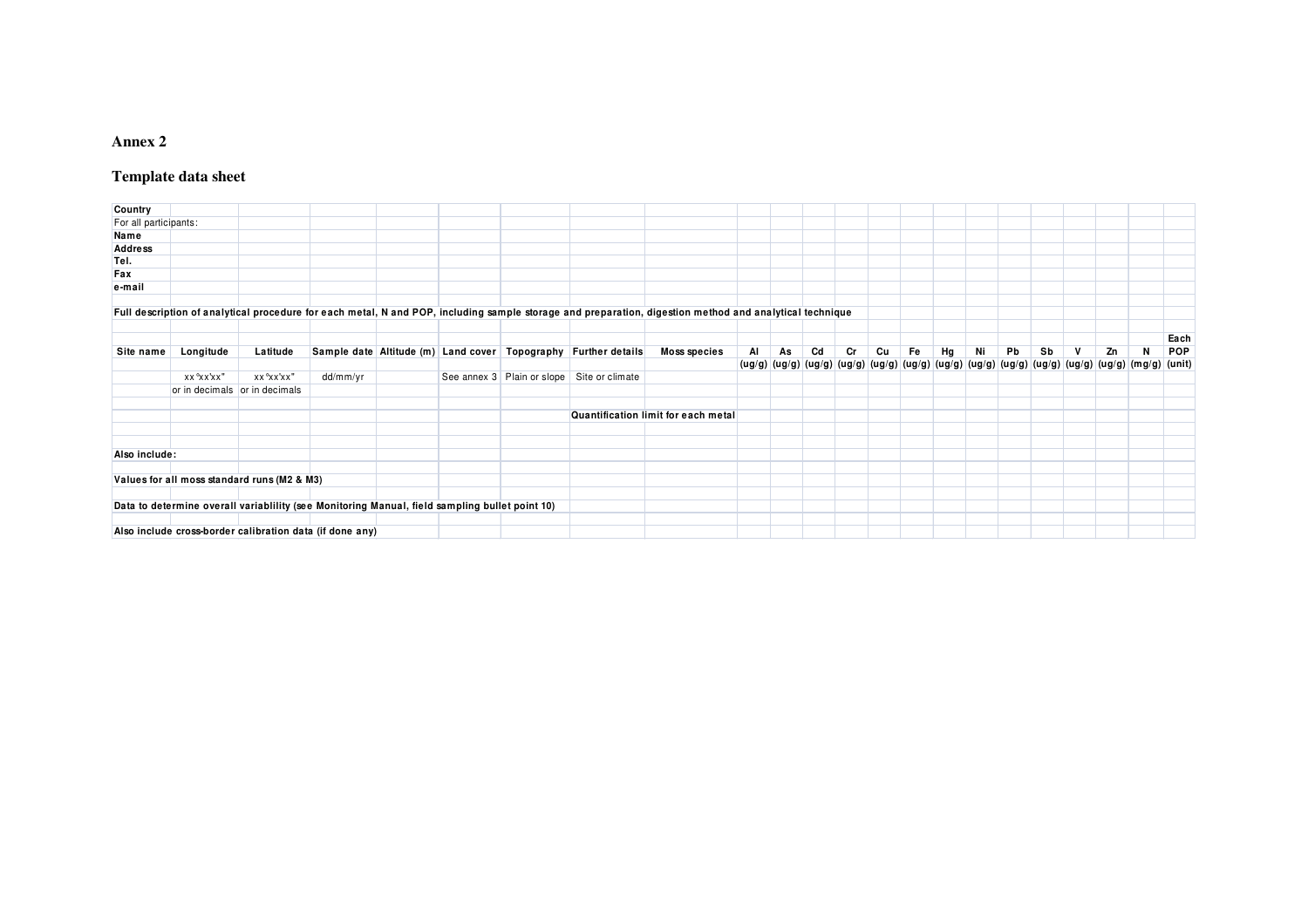## **Corine Land Cover 2000 classes**

| Code Level 3 Label Level 1 |                                   | Label Level 2                                                                     | Label Level 3                                                                          |
|----------------------------|-----------------------------------|-----------------------------------------------------------------------------------|----------------------------------------------------------------------------------------|
|                            | 111 Artificial surfaces           | Urban fabric                                                                      | Continuous urban fabric                                                                |
|                            | 112 Artificial surfaces           | Urban fabric                                                                      | Discontinuous urban fabric                                                             |
|                            | 121 Artificial surfaces           | Industrial, commercial and transport units                                        | Industrial or commercial units                                                         |
|                            | 122 Artificial surfaces           | Industrial, commercial and transport units                                        | Road and rail networks and associated land                                             |
|                            | 123 Artificial surfaces           | Industrial, commercial and transport units                                        | Port areas                                                                             |
|                            | 124 Artificial surfaces           | Industrial, commercial and transport units                                        | Airports                                                                               |
|                            | 131 Artificial surfaces           | Mine, dump and construction sites                                                 | Mineral extraction sites                                                               |
|                            | 132 Artificial surfaces           | Mine, dump and construction sites                                                 | Dump sites                                                                             |
|                            | 133 Artificial surfaces           | Mine, dump and construction sites                                                 | <b>Construction sites</b>                                                              |
|                            | 141 Artificial surfaces           | Artificial, non-agricultural vegetated areas                                      | Green urban areas                                                                      |
|                            | 142 Artificial surfaces           | Artificial, non-agricultural vegetated areas                                      | Sport and leisure facilities                                                           |
|                            | 211 Agricultural areas            | Arable land                                                                       | Non-irrigated arable land                                                              |
|                            | 212 Agricultural areas            | Arable land                                                                       | Permanently irrigated land                                                             |
|                            | 213 Agricultural areas            | Arable land                                                                       | Rice fields                                                                            |
|                            | 221 Agricultural areas            | Permanent crops                                                                   | Vineyards                                                                              |
|                            | 222 Agricultural areas            | Permanent crops                                                                   | Fruit trees and berry plantations                                                      |
|                            | 223 Agricultural areas            | Permanent crops                                                                   | Olive groves                                                                           |
|                            | 231 Agricultural areas            | Pastures                                                                          | Pastures                                                                               |
|                            | 241 Agricultural areas            | Heterogeneous agricultural areas                                                  | Annual crops associated with permanent crops                                           |
|                            | 242 Agricultural areas            | Heterogeneous agricultural areas                                                  | Complex cultivation patterns                                                           |
|                            | 243 Agricultural areas            | Heterogeneous agricultural areas                                                  | Land principally occupied by agriculture, with significant areas of natural vegetation |
|                            | 244 Agricultural areas            | Heterogeneous agricultural areas                                                  | Agro-forestry areas                                                                    |
|                            | 311 Forest and semi natural areas | Forests                                                                           | <b>Broad-leaved forest</b>                                                             |
|                            | 312 Forest and semi natural areas | Forests                                                                           | Coniferous forest                                                                      |
|                            | 313 Forest and semi natural areas | Forests                                                                           | Mixed forest                                                                           |
|                            |                                   | 321 Forest and semi natural areas Scrub and/or herbaceous vegetation associations | Natural grasslands                                                                     |
|                            | 322 Forest and semi natural areas | Scrub and/or herbaceous vegetation associations                                   | Moors and heathland                                                                    |
|                            | 323 Forest and semi natural areas | Scrub and/or herbaceous vegetation associations                                   | Sclerophyllous vegetation                                                              |
|                            |                                   | 324 Forest and semi natural areas Scrub and/or herbaceous vegetation associations | Transitional woodland-shrub                                                            |
|                            | 331 Forest and semi natural areas | Open spaces with little or no vegetation                                          | Beaches, dunes, sands                                                                  |
|                            | 332 Forest and semi natural areas | Open spaces with little or no vegetation                                          | Bare rocks                                                                             |
|                            | 333 Forest and semi natural areas | Open spaces with little or no vegetation                                          | Sparsely vegetated areas                                                               |
|                            | 334 Forest and semi natural areas | Open spaces with little or no vegetation                                          | <b>Burnt</b> areas                                                                     |
|                            | 335 Forest and semi natural areas | Open spaces with little or no vegetation                                          | Glaciers and perpetual snow                                                            |
|                            | 411 Wetlands                      | Inland wetlands                                                                   | Inland marshes                                                                         |
|                            | 412 Wetlands                      | Inland wetlands                                                                   | Peat bogs                                                                              |
|                            | 421 Wetlands                      | Maritime wetlands                                                                 | Salt marshes                                                                           |
|                            | 422 Wetlands                      | Maritime wetlands                                                                 | Salines                                                                                |
|                            | 423 Wetlands                      | Maritime wetlands                                                                 | Intertidal flats                                                                       |
|                            | 511 Water bodies                  | Inland waters                                                                     | Water courses                                                                          |
|                            | 512 Water bodies                  | Inland waters                                                                     | Water bodies                                                                           |
|                            | 521 Water bodies                  | Marine waters                                                                     | Coastal lagoons                                                                        |
|                            | 522 Water bodies                  | Marine waters                                                                     | Estuaries                                                                              |
|                            | 523 Water bodies                  | Marine waters                                                                     | Sea and ocean                                                                          |